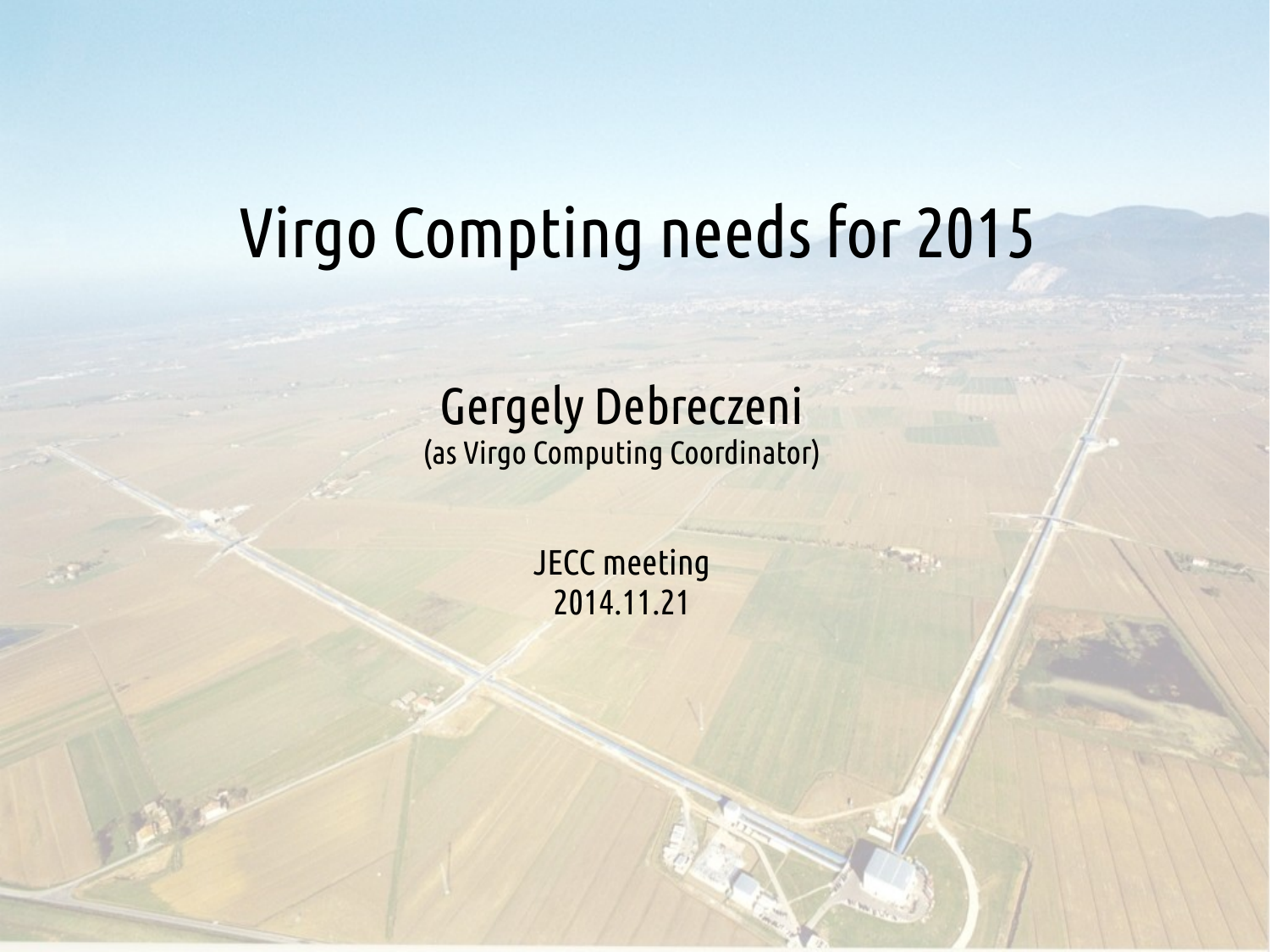### Content

- Current status
- Storage needs
- CPU needs
- Many core architectures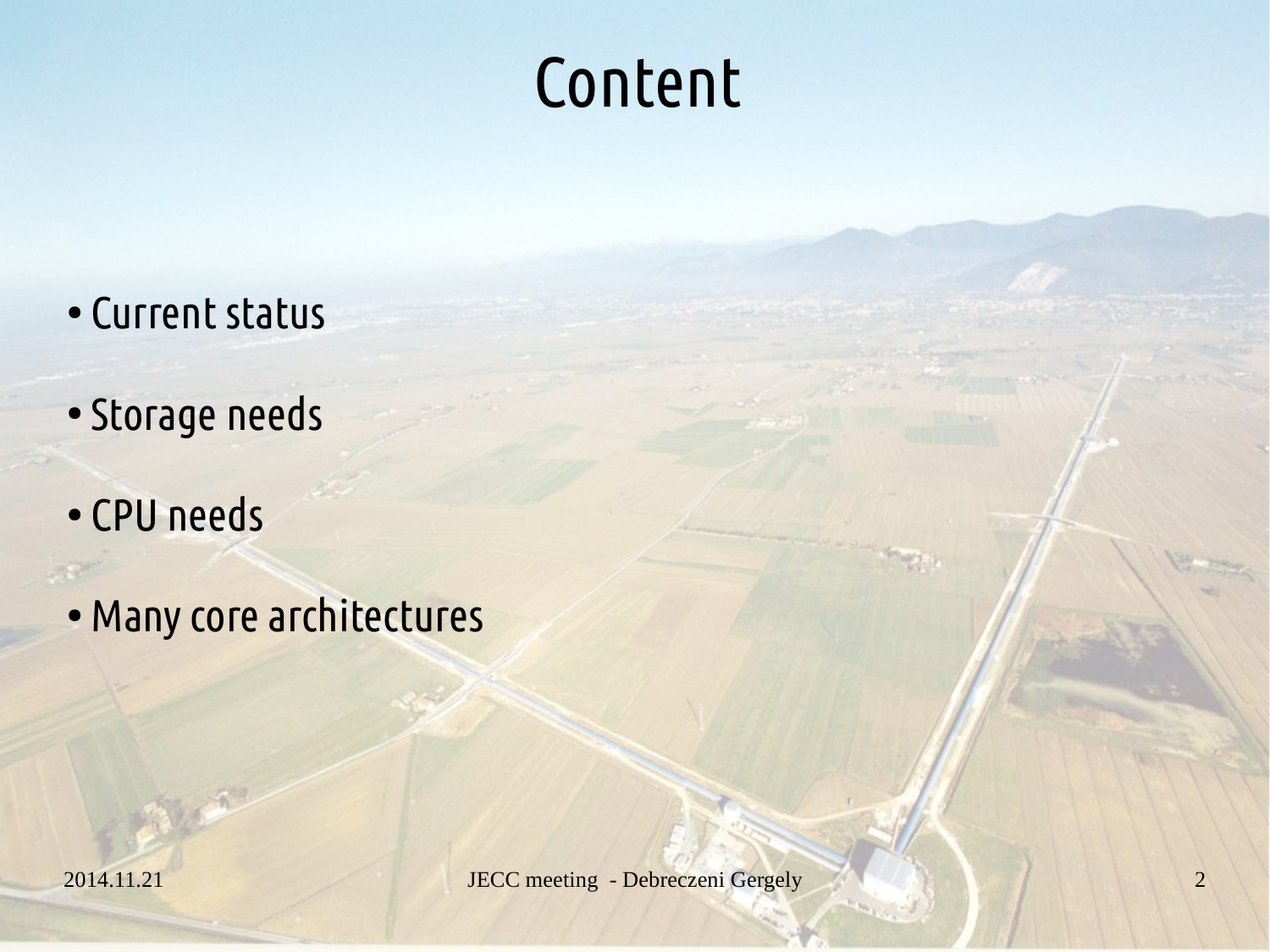#### Current status

- In 2014 there was no scientific data taking.
- The main computing activity was the offline analysis of old and simluated data (mock data challanges). Job efficiencies in the CCs are almost optimal (over 90% in both CCs.)
- Good progress toward better usage of Grid resources using native grid submission and Pegasus workflow planner.
- GPU developments are ongoing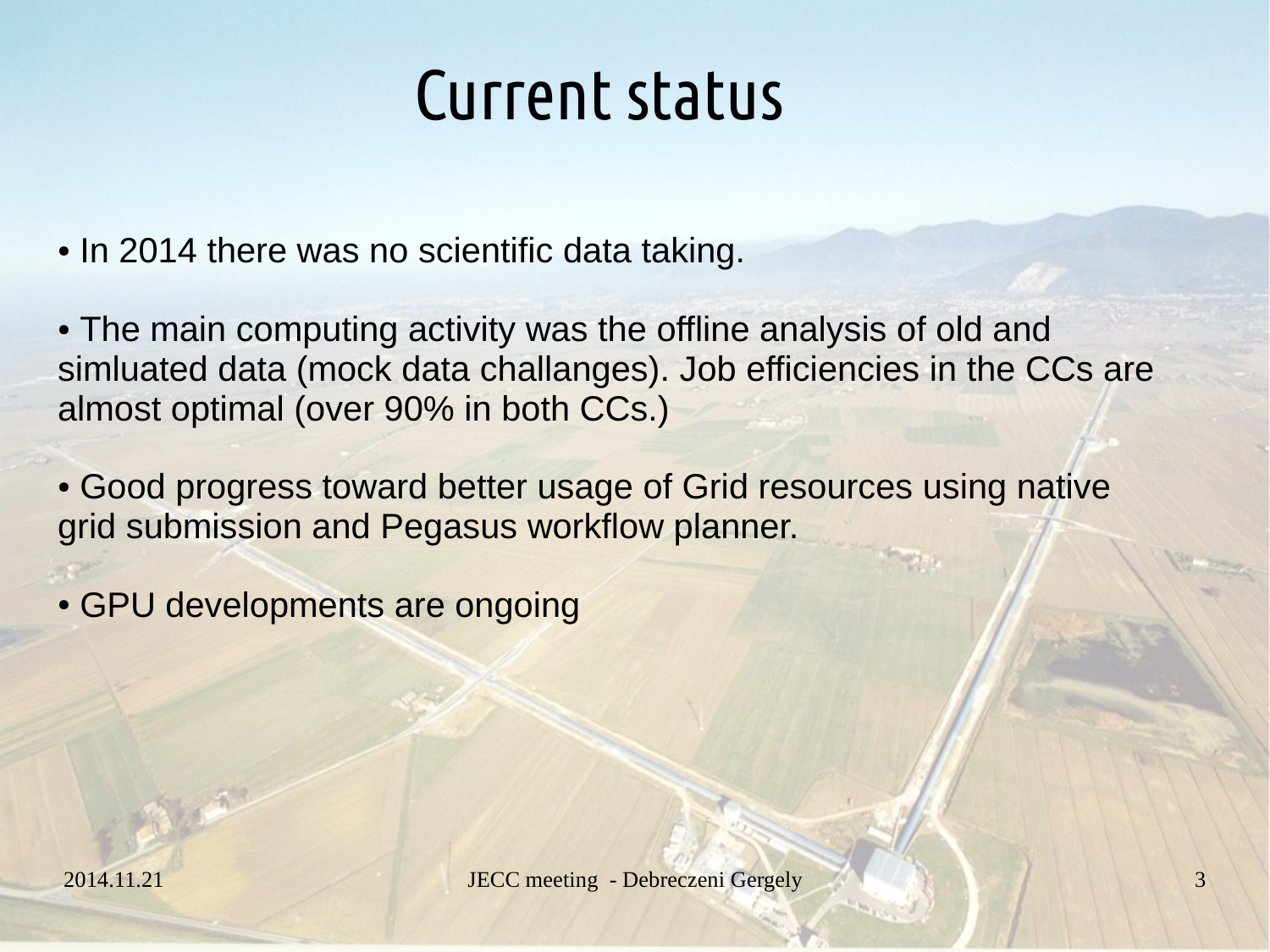## Storage needs for 2015

- In 2015 Virgo will not take scientific data, only short engineering runs are planned.
- For storing data of engineering runs the Cascina circular buffer will be sufficient.
- LIGO detectors are expected to have 3 month of data taking each, which results approximately 34 TB data (40 TB with safety margin) in total for the two detector. it has to be stored at CNAF and Lyon.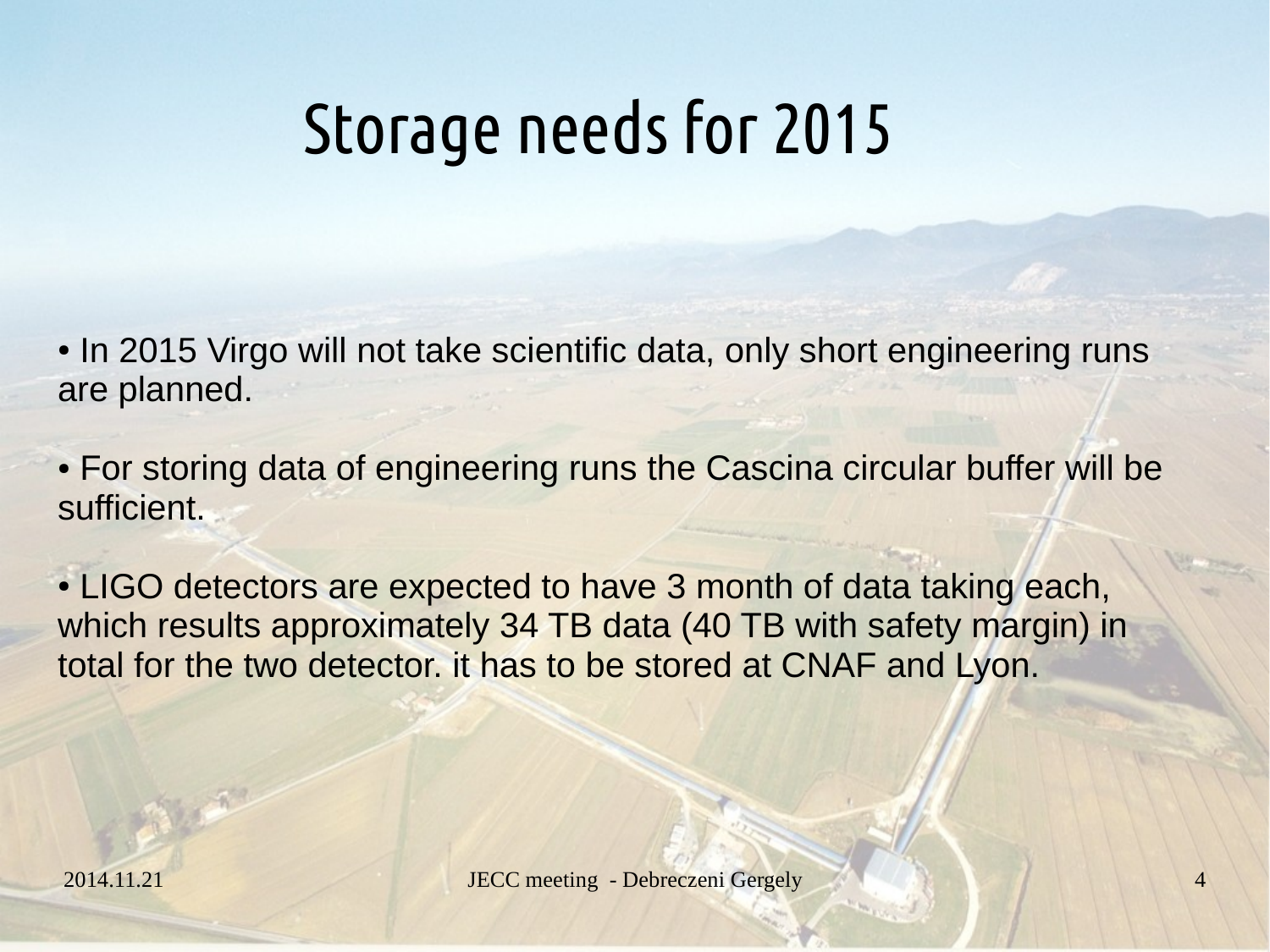## Computing needs for 2015

- Ramp-up in computing need has just started.
- Mock data challanges, pipeline developments, LIGO data analysis (O1) will require more computing power than last years.
- This is just the beginning, we have to be prepared for the period 2016-2018 when these numbers will blow up.
- Details are in the document, the overall increase in terms of CPU cores is around 2000.
- We would like to make us of 1000 core on distributed Grid resources and another 1000 core is needed in CNAF and Lyon (together). As such, we would like
	- **600 core (6 kHS06 mean power) in addition in CNAF**
	- and 300 core (1000 kHS06.day) in total at Lyon